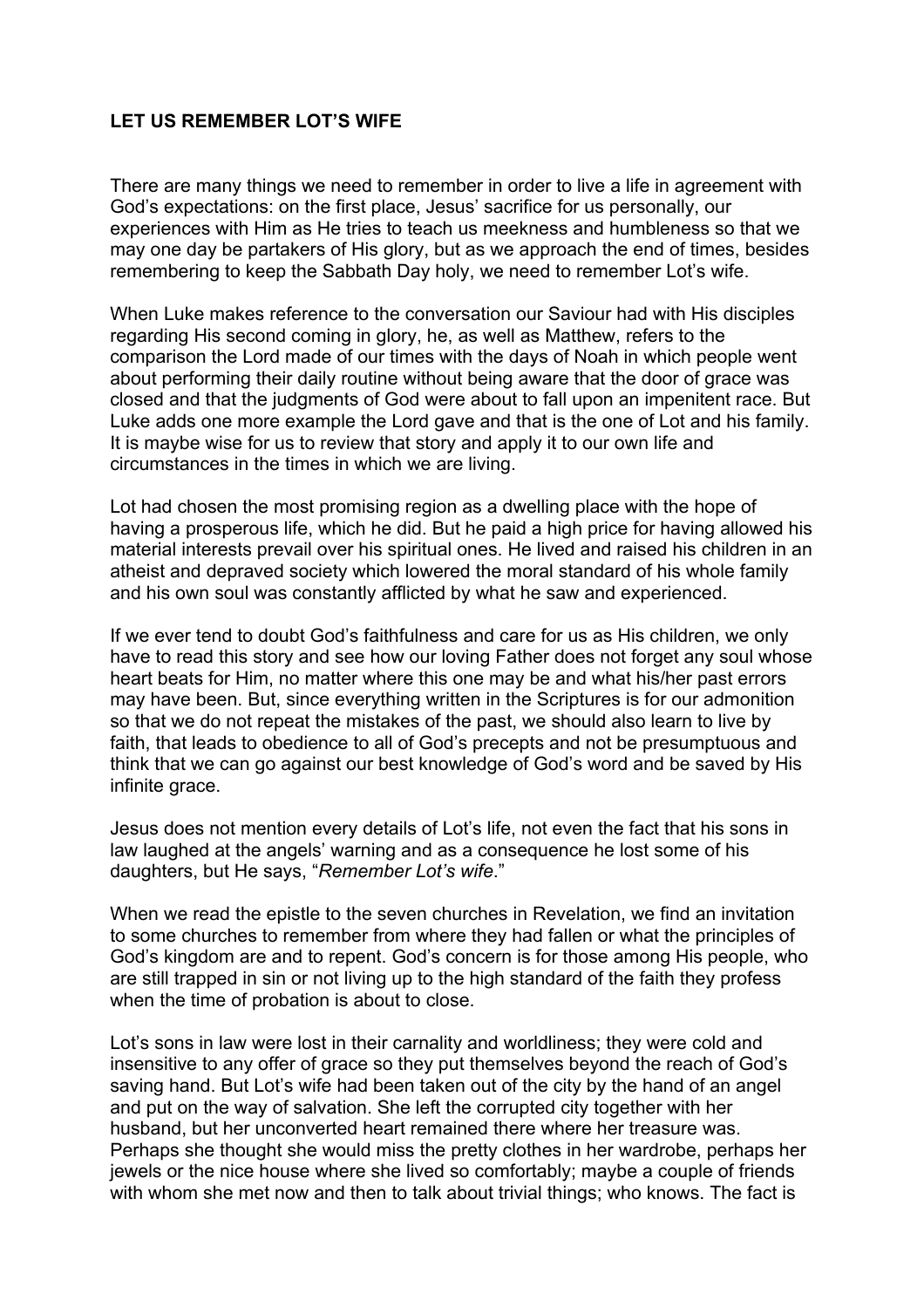that she belonged to the lukewarm members of the Laodicea church in the city of Sodoma of that time and she was spewed out of the Lord's mouth. What a terrible fate! How could that be? She did not value the gift of salvation. Her spiritual eyes were not open to see the glory of the world to come because she had allowed her carnal eyes to rest upon too many things that shine, but are not gold. Her ears had not been opened to hear God's voice and not being familiar with it, she could not realize of the solemnity of that moment. She belonged to the group of the foolish virgins.

"*I know thy works, that thou art neither cold nor hot; I would thou were cold or hot*." (Revelation 3:15). Who said that God does not like extremes? "*See, I have set before thee this day life and good, and death and evil.*" (Deuteronomy 30:15). There is no inbetween stage in God's scale of values, we either pass or fail the test; we either live in the flesh or in the Spirit; we either walk by faith or by sight; we are either faithful or unfaithful; we are either saved or lost. There is no purgatory for the lukewarm.

When I read the story of ancient Israel (and I do not know why we say story when it is actually history), I am always very impressed by what is written about Caleb, "he hath **wholly** followed the Lord" (Deuteronomy 1:36), and I tremble. The same was the case of Joshua, the only two souls that entered the land of Canaan from among the great multitude that had left Egypt. Had the majority of the people actually left Egypt or they were carrying it in their hearts, just as Lot's wife did with Sodoma?

Can it be said of us that we follow the Lord wholly? Maybe we have crossed the Red Sea, but are we ready to cross the Jordan? In the Spirit of Prophecy we read, "When probation ends, it will come suddenly, unexpectedly – at a time when we are least expecting it. But we can have a clean record in heaven today, and know that God accepts us; and finally, if faithful, we shall be gathered into the kingdom of heaven. There is not a second probation for anyone. Now is the probationary time, before the angel shall fold his golden wings, the angel of mercy, and shall step down from the throne, and mercy is gone forever." 7BC, p. 989.

Maybe we have accepted Jesus by faith, but our faith is not strong enough to resist the fiery trials that come across us; maybe we are still wearing our filthy rags and have not even once tried on the wedding gown that is being woven in the loom of heaven for us. Maybe our vision is blurred and we keep on trying on different types of glasses because we are afraid that the eye-salve that the Great Physician wants to apply to our eyes may burn. No matter what the side effect may be, it is absolutely necessary to receive the baptism of the Spirit in order not to follow Lot's wife's example. The Holy Spirit convinces us of sin, righteousness and judgment. This conviction is like an arrow that hits the target of our heart and all of a sudden we see ourselves as we really are in God's eyes, "*wretched, miserable, poor, blind and naked*", hopeless sinners condemned to perpetual death by the righteousness of God's law of love and freedom and that same moment, as we surrender to the appeals of the Spirit, we are justified and set free indeed. It only then that the process of sanctification begins.

There are no "liberals" among God's real children, but (and let me say it in Spanish) only "libres", free people. There are no open or narrow-minded, but Christ-minded people, with the law written in their hearts. There are no fanatics, but people who live responsibly, according to every word that proceeds out of the mouth of God